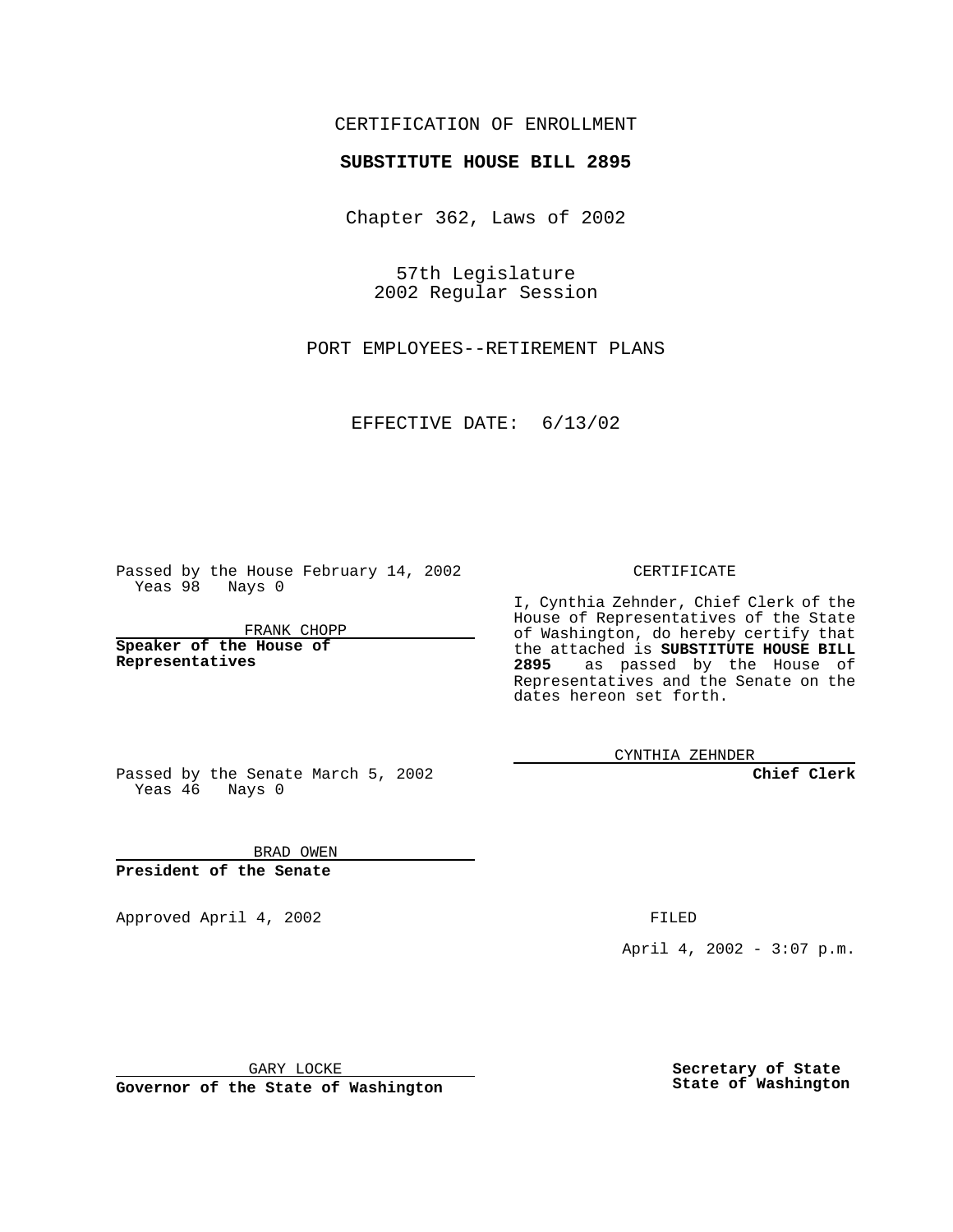## **SUBSTITUTE HOUSE BILL 2895** \_\_\_\_\_\_\_\_\_\_\_\_\_\_\_\_\_\_\_\_\_\_\_\_\_\_\_\_\_\_\_\_\_\_\_\_\_\_\_\_\_\_\_\_\_\_\_

\_\_\_\_\_\_\_\_\_\_\_\_\_\_\_\_\_\_\_\_\_\_\_\_\_\_\_\_\_\_\_\_\_\_\_\_\_\_\_\_\_\_\_\_\_\_\_

Passed Legislature - 2002 Regular Session

## **State of Washington 57th Legislature 2002 Regular Session**

**By** House Committee on Appropriations (originally sponsored by Representatives Kessler, Chase and Ogden)

Read first time 02/07/2002. Referred to Committee on .

 AN ACT Relating to allowing port employees to join more than one retirement plan subject to a labor agreement; and amending RCW 53.08.170.

BE IT ENACTED BY THE LEGISLATURE OF THE STATE OF WASHINGTON:

 **Sec. 1.** RCW 53.08.170 and 1991 sp.s. c 30 s 22 are each amended to read as follows:

 The port commission shall have authority to create and fill positions, to fix wages, salaries and bonds thereof, to pay costs and assessments involved in securing or arranging to secure employees, and to establish such benefits for employees, including holiday pay, vacations or vacation pay, retirement and pension benefits, medical, surgical or hospital care, life, accident, or health disability insurance, and similar benefits, already established by other employers of similar employees, as the port commissioner shall by resolution provide: PROVIDED, That any district providing insurance benefits for its employees in any manner whatsoever may provide health and accident insurance, life insurance with coverage not to exceed that provided district employees, and business related travel, liability, and errors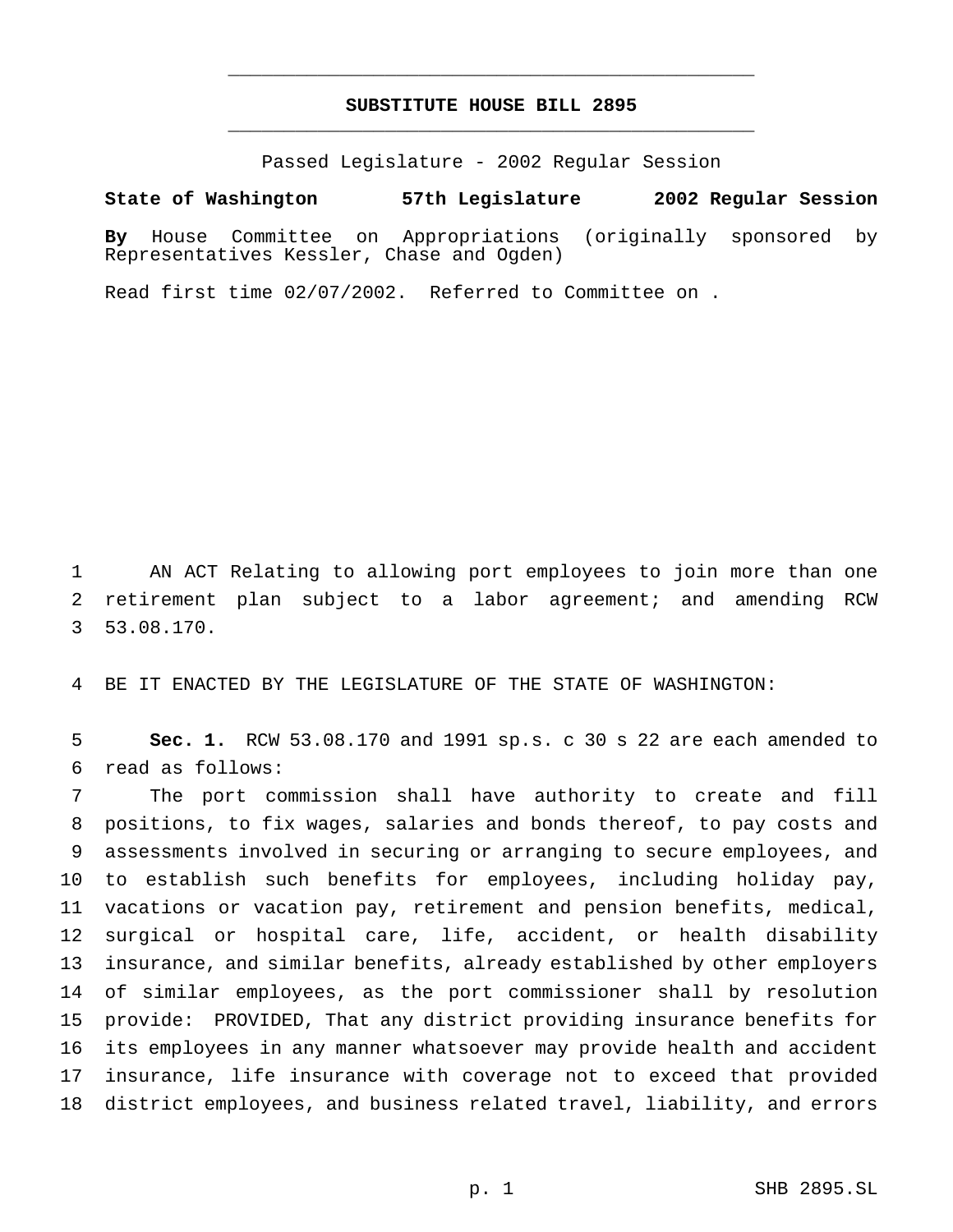and omissions insurance, for its commissioners, which insurance shall not be considered to be compensation.

 Subject to chapter 48.62 RCW, the port commission shall have authority to provide or pay such benefits directly, or to provide for such benefits by the purchase of insurance policies or entering into contracts with and compensating any person, firm, agency or organization furnishing such benefits, or by making contributions to vacation plans or funds, or health and welfare plans and funds, or pension plans or funds, or similar plans or funds, already established by other employers of similar employees and in which the port district is permitted to participate for particular classifications of its employees by the trustees or other persons responsible for the administration of such established plans or funds: PROVIDED FURTHER, That no port district employee shall be allowed to apply for admission to or be accepted as a member of the state employees' retirement system after January 1, 1965, if admission to such system would result in coverage under both a private pension system and the state employees' retirement system, it being the purpose of this proviso that port districts shall not at the same time contribute for any employee to both a private pension or retirement plan and to the state employees' retirement system. The port commission shall have authority by resolution to utilize and compensate agents for the purpose of paying, in the name and by the check of such agent or agents or otherwise, wages, salaries and other benefits to employees, or particular classifications thereof, and for the purpose of withholding payroll taxes and paying over tax moneys so withheld to appropriate government agencies, on a combined basis with the wages, salaries, benefits, or taxes of other employers or otherwise; to enter into such contracts and arrangements with and to transfer by warrant such funds from time to time to any such agent or agents so appointed as are necessary to accomplish such salary, wage, benefit, or tax payments as though the port district were a private employer, notwithstanding any other provision of the law to the contrary. The funds of a port district transferred to such an agent or agents for the payment of wages or salaries of its employees in the name or by the check of such agent or agents shall be subject to garnishment with respect to salaries or wages so paid, notwithstanding any provision of the law relating to municipal corporations to the contrary.